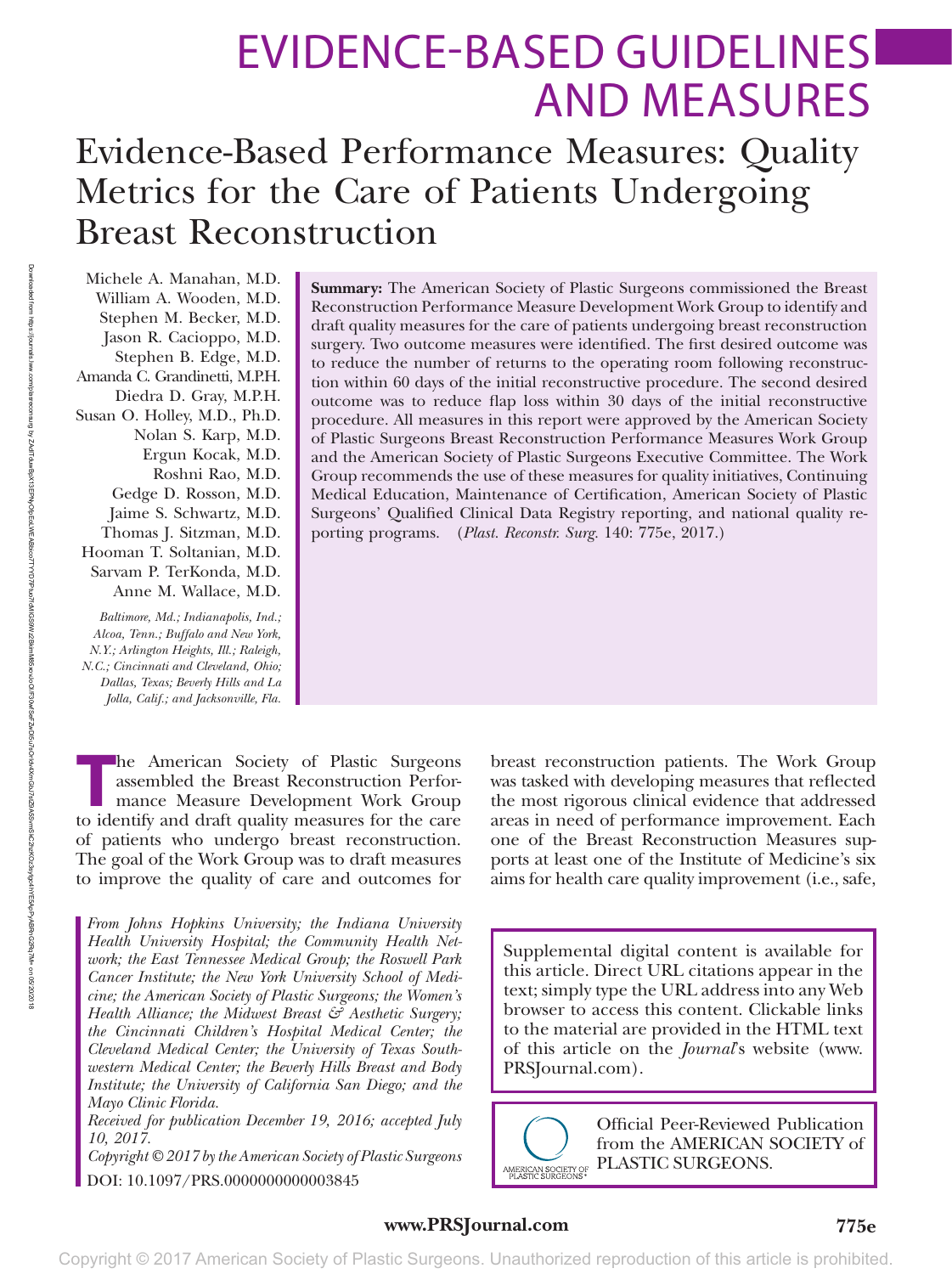effective, patient centered, timely, efficient, and equitable). $<sup>1</sup>$ </sup>

The goal of the Work Group was to develop performance measures based on processes, structures, and outcomes to achieve high-quality care. Desired outcomes for breast reconstruction patients include reduction of reoperations and revision operations, reduction of complications, identification and reduction of barriers in access to care, encouragement of a multispecialty approach to breast reconstruction, promotion of shared decision-making, and continuous improvement in quality of life.

# **Scope and Intended Users**

The American Society of Plastic Surgeons encourages the use of these measures by plastic surgeons and other health care professionals. These performance measures can be implemented into quality improvement, Continuing Medical Education, Maintenance of Certification, and national quality reporting programs to facilitate practitionerand system-level quality improvement. Ultimately, the use of these measures should support better outcomes for breast reconstruction patients. These draft measures have been designated for accountability, as they are intended to be tested for scientific acceptability.

# **Diversity of Breast Reconstruction Outcomes Literature**

Breast reconstruction after mastectomy encompasses a diverse range of surgical techniques: autologous free or pedicled tissue transfer of fasciocutaneous or musculofasciocutaneous flaps from a variety of donor sites including the abdomen, back, and legs; autologous fat grafting in series; and silicone or saline internal prostheses, with all of these techniques able to be considered in immediate, staged with tissue expander,

**Disclosure:** *This quality measure set was funded exclusively by the American Society of Plastic Surgeons; no outside commercial funding was received to support the development of this document. All contributors and preparers of the measure set, including ASPS staff, disclosed all relevant conflicts of interest via an online disclosure survey. In accordance with the Institute of Medicine's recommendations, members with a conflict of interest represented less than half of the measures Work Group. Stephen M. Becker, M.D., has given several talks for Mentor and received compensation. The remaining authors have no financial information to disclose.*

or delayed fashion. Further diversity is introduced into the field by consideration of unilateral versus bilateral reconstructions, revision operations, possible use of acellular dermal matrix products and different implant types, varied neoadjuvant and adjuvant oncology treatments, and mastectomy techniques such as nipple-sparing procedures. Outcomes may be assessed on diverse aspects such as preoperative workup and decision-making, associated costs, appearance, function, absence of complications, and patient report of satisfaction.

Studies generally support the importance of breast reconstruction after mastectomy. Atisha et al. demonstrated through patient-reported outcomes that women who underwent autologous tissue reconstruction reported the highest breast satisfaction, whereas women undergoing mastectomy without reconstruction reported the lowest satisfaction.2 Alderman et al., among others, suggest that women who underwent immediate reconstruction were significantly more satisfied with their surgical treatment decision compared with those who underwent mastectomy only.3 Other literature demonstrates that women who underwent mastectomy with reconstruction reported better quality of life compared with women who underwent mastectomy only. These outcomes included higher satisfaction with breasts, psychosocial wellbeing, and sexual well-being.<sup>4</sup>

Beyond the fairly robust and consistent body of literature supporting the validity of breast reconstruction in general, the diversity of the field is revealed through the diversity of outcomes reported. Even a review of the most recent literature characterizes the difficulty of standardization of expectations in breast reconstruction. Wade et al. have noted that bilateral deep inferior epigastric perforator flaps have higher rates of complications and flap failure compared with unilateral reconstructions in their series of over 500 flaps.5 Several studies have demonstrated differences in reconstruction rates and choices of reconstruction types between races and ethnicities.6,7 Berlin et al. have demonstrated racial and ethnic variations in clinical and patient-reported outcomes in breast reconstruction.8 Pittman et al., among others, have demonstrated differences in clinical outcomes and complications with use of different types of acellular dermal matrices.<sup>9,10</sup> There is no clear consensus on the risk level associated with the use of acellular dermal matrix.<sup>11</sup>

Pirro et al. show differences in patient satisfaction with different types of reconstruction.<sup>12</sup> Regarding timing, Susarla et al. showed that although singlestage reconstruction (direct-to-implant) is associated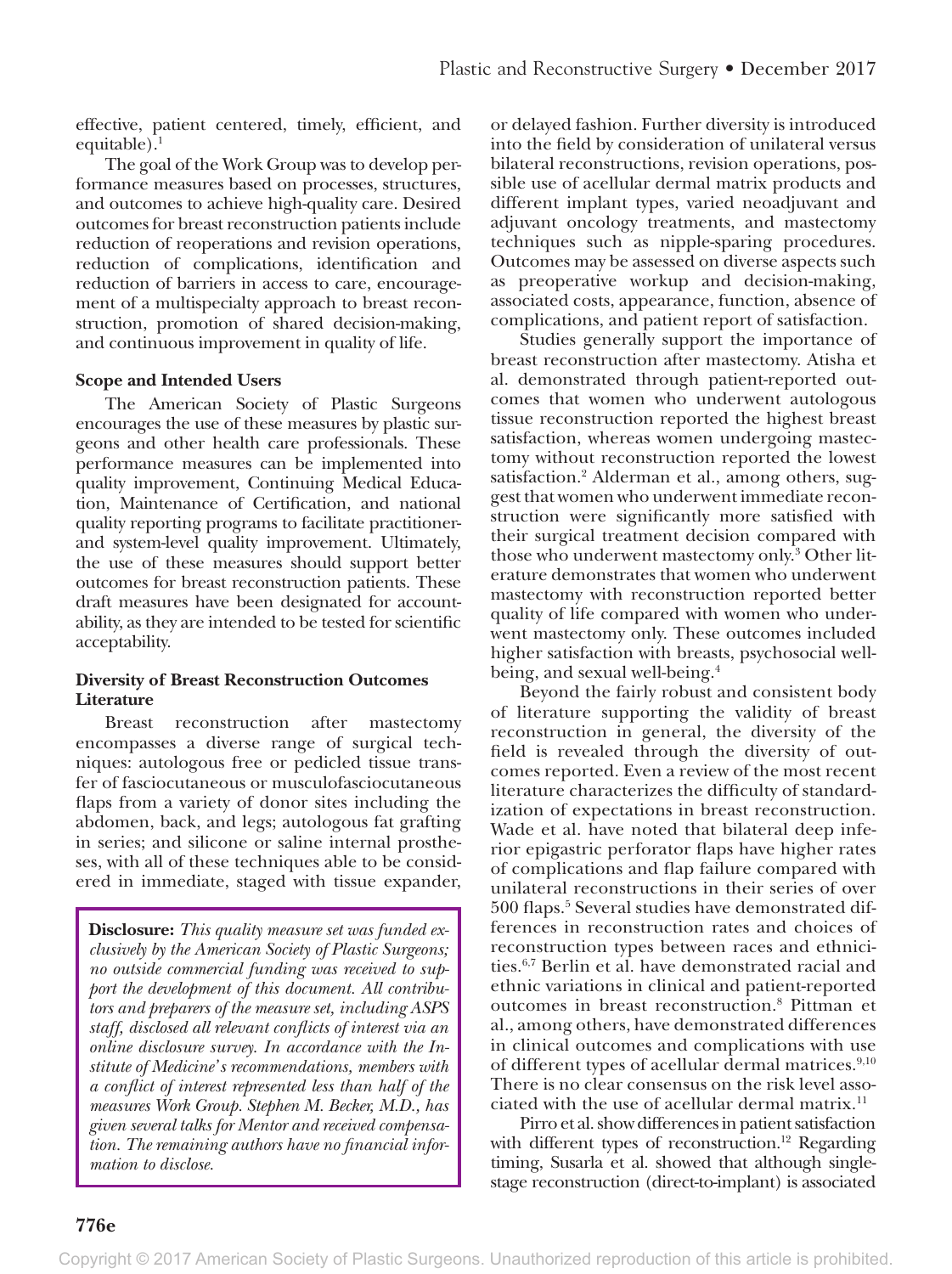with higher sexual well-being and satisfaction, it is more likely to require additional operative revisions compared with two-stage prosthetic-based reconstruction.<sup>13</sup> Complications and increased patient age at the time of reconstruction may decrease satisfaction. Furthermore, patients with a prophylactic mastectomy are more likely than those with a therapeutic mastectomy to be dissatisfied when complications arise. $14$  The body of literature is vast documenting potential differences in expectations based on the specific details of each reconstruction.

# **METHODS**

American Society of Plastic Surgeons members were invited to apply to the Work Group by means of Society e-mail and fax communication. All applicants were required to submit an online conflict-of-interest disclosure form for membership consideration. Members of the American Society of Plastic Surgeons Quality and Performance Measurement Committee reviewed and selected Work Group members to ensure a diverse representation of U.S. regions, practice type (i.e., large multispecialty group practice, small group practice, solo practice, and academic practice), experience in clinical research, and evidence-based medicine expertise. Five stakeholder organizations, including the American Society of Breast Surgeons, the American College of Radiology, the American Society of Clinical Oncology, Susan G. Komen for the Cure, and the American Board of Plastic Surgery were also invited to participate in the measure-development process. Each organization nominated one member from their respective organization to serve on the Work Group.

The technical specifications drafted for this performance measurement set were drafted as registry specifications, because many American Society of Plastic Surgeons members are in solo and small group practices and have not yet implemented electronic health records. Electronic health record specifications may be added after confirmation of the inclusion of these measures.

For performance measure exceptions, the American Society of Plastic Surgeons uses the American Medical Association Physician Consortium for Performance Improvement exception criteria, which are divided by medical, patient, and system reasons.15

# **Other Potential Measures**

The Breast Reconstruction Performance Measure Development Work Group considered developing several additional measures for this patient population. The draft measures that were not fully developed are included below.

## **Capsular Contracture**

This measure was originally in the draft measures document. It measured rates of capsular contracture in breast reconstruction by means of expander or implant in patients who present with capsular contracture for which medical and/ or surgical intervention is recommended within 12 months of the primary breast reconstruction procedure. The measure was removed from this current measure set because there is not clear evidence that providers can prevent capsular contracture.

#### **Shared Decision-Making**

This draft measure focused on informing patients of specific risks and was excluded because a discussion of risks and benefits would be included in the informed consent process.

#### **Care Coordination**

The care coordination measure would have focused on highlighting the importance of a multidisciplinary team coordinating patient care. The Work Group came to consensus that this would be an alternate measure if one of the prioritized measures was not feasible.

#### **Risk Assessment**

The Work Group was unable to achieve consensus on a validated risk assessment tool to be used in this measure.

# **Reconstruction Options**

This draft measure would have focused on promoting access to care in the rural environment. This would have been operationalized by using zip codes. The draft measure could not be created because data collection was not feasible.

#### **Treatment Planning**

This measure would have encouraged operations to be completed in a specific amount of time, but Work Group members did not reach consensus on an optimal surgical time.

#### **Direct-to-Implant Reconstruction**

The Work Group concluded that direct-toimplant reconstruction is not always appropriate and there is a question of how large the gap in care may be.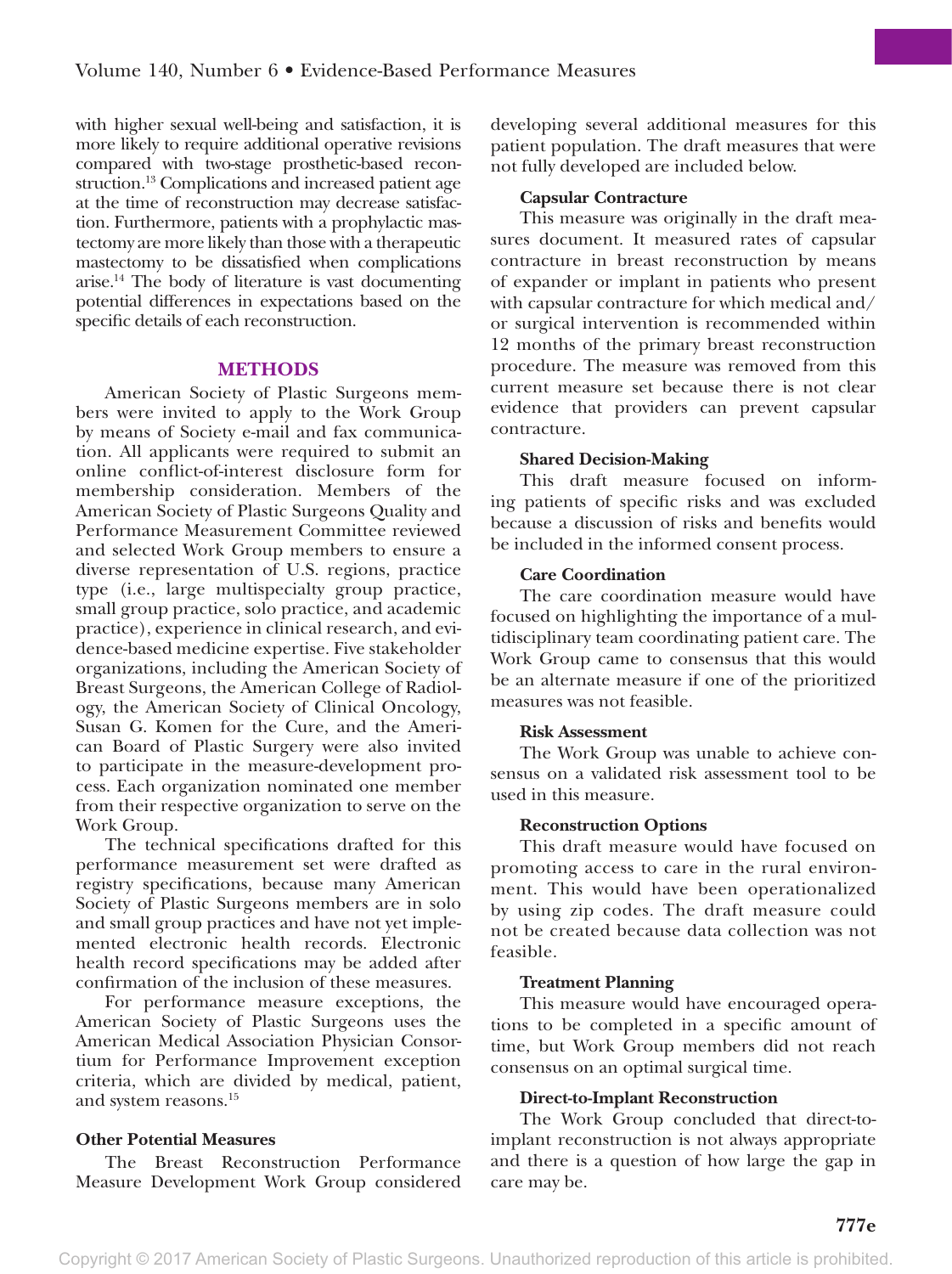# **Functional Status**

The Work Group was unable to achieve consensus on a validated functional status tool to be used in this measure.

#### **Cost of Care**

 Staff referred the Work Group to the recently endorsed National Quality Forum Cost Measure and suggested not creating a new cost measure unless it could be harmonized.

#### **Clinical Evidence Base**

Performance measure development is a part of the American Society of Plastic Surgeons Evidence-Based Medicine Initiative. Ideally, clinical practice guidelines serve as the foundation for the development of performance measures. However, systematic literature reviews and individual publications also support the Breast Reconstruction Performance Measures. A number of clinical practice guidelines have been developed for the treatment of postmastectomy breast cancer patients. These provide recommendations for the treatment and management of the phases of treatment for this patient population. The Work Group also used data from the American Society of Plastic Surgeons Tracking Operations and Outcomes for Plastic Surgeons database for the 2014 year. (**See Appendix, Supplemental Digital Content 1**, which show the 2014 Tracking Operations and Outcomes for Plastic Surgeons complications data on implant-based breast reconstruction procedures. *CPT*, Current Procedural Terminology; *DVT*, deep venous thrombosis, *[http://](http://links.lww.com/PRS/C430) [links.lww.com/PRS/C430](http://links.lww.com/PRS/C430)*. **See Appendix, Supplemental Digital Content 2**, which shows the 2014 Tracking Operations and Outcomes for Plastic Surgeons complications data on autologous breast reconstruction procedures. *CPT*, Current Procedural Terminology; *DVT*, deep venous thrombosis, *[http://links.](http://links.lww.com/PRS/C431) [lww.com/PRS/C431](http://links.lww.com/PRS/C431)*.) The Tracking Operations and Outcomes for Plastic Surgeons is a national database that tracks plastic surgery procedures and outcomes. Clinical practice guidelines from the following organizations were reviewed during the measure-development process: the American Society of Plastic Surgeons,<sup>16</sup> the American College of Radiology,<sup>17</sup> and the National Comprehensive Cancer Network.18

# **QUALITY MEASURES**

#### **Breast Reconstruction: Return to the Operating Room**

#### **Description**

This group consisted of female patients aged 18 years and older who underwent breast

reconstruction and had an unplanned second operation on the reconstruction site within 60 days of the primary breast reconstruction procedure.

#### **Exclusions and Exceptions**

There were no exclusions and no exceptions.

#### **Supporting Evidence, Rationale, and Opportunities for Improvement**

From 2007 to 2011, the number of new cases of breast cancer was 124.6 per 100,000 women per year (based on cases and deaths). The number of deaths was 22.2 per 100,000 women per year. These rates are age-adjusted. Approximately 12.3 percent of women will be diagnosed with breast cancer at some point during their lifetime, based on 2009 to 2011 data. In 2011, there were an estimated 2,899,726 women living with breast cancer in the United States.19 Increasing numbers of these patients are undergoing breast reconstruction, with 109,256 undergoing a reconstructive procedure in 2016 based on American Society of Plastic Surgeons statistics.<sup>20</sup> Therefore, the population chosen for the measure is sizable.

Complications requiring return to the operating room were chosen as an outcomes measure based on the presumed burden when these occur. For example, one type of complication, surgical-site infection, contributes to extended hospital stays and increased health care costs. In addition, surgical-site infections can compromise the outcome of reconstruction and may result in decreased patient satisfaction.<sup>21</sup> The infection rates in implant-based reconstruction vary from 5.1 to 28 percent. Risk factors for infection include the following: presence of cellulitis, inpatient procedures, irradiation, contralateral breast surgery, breast size, tobacco use, obesity, patient age older than 65 years, and the use of acellular dermal matrix. Clinical manifestations of infection include erythema, swelling, fever, and the presence of pathogens through periprosthetic culturing.22

The measure was designed to more globally encompass potential complications known to occur after breast reconstruction, rather than to focus solely on any one type of complication. The following defines complications in the referenced clinical guideline recommendation: "Complications, although not limited to, most commonly include the following: infection, hematoma, seroma, wound dehiscence, skin flap necrosis, expander/implant loss, malposition, expander/implant deflation, capsular contraction, hypertrophic or keloid scarring, and venous thromboembolism disease" (**Level II Evidence, Recommendation Grade: B**).16

Copyright © 2017 American Society of Plastic Surgeons. Unauthorized reproduction of this article is prohibited.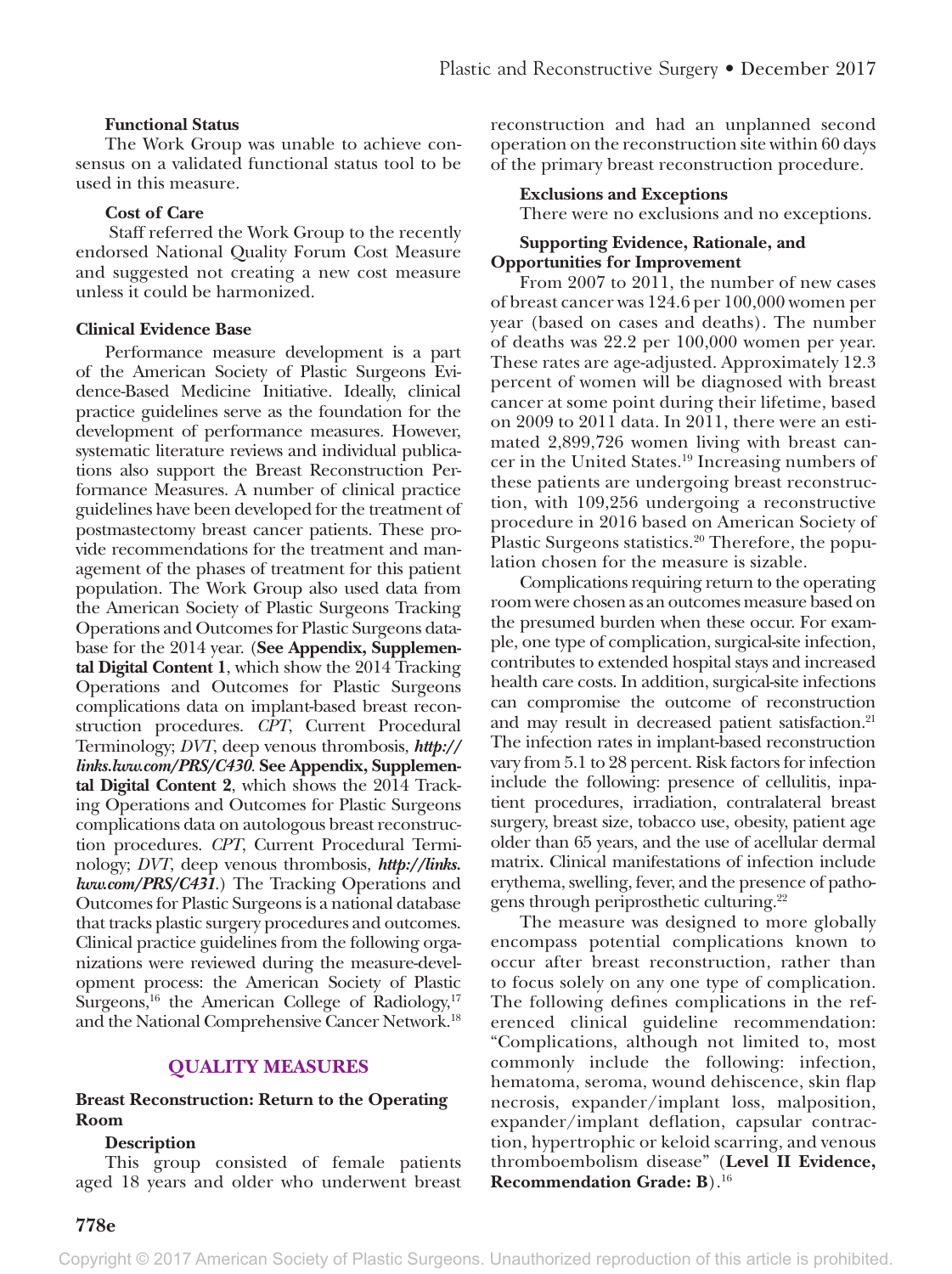Given current limitations in defining, tracking, and recording mild manifestations of complications, the measure was defined to include complications requiring return to the operating room. The complexity of tracking and attributing complications is summarized in the following statement, taken verbatim from the referenced clinical guideline recommendation: "Evidence is varied and conflicting on the association between postoperative complications and the timing of postmastectomy expander/implant breast reconstruction and is often confounded by the use of radiation. The inconsistent research findings

#### **Table 1. Specifications: Return to the Operating Room\*†**

and a lack of evidence should alert physicians to evaluate each case individually" (**Level II, III, IV Evidence, Recommendation Grade: C**).16 Therefore, effort was directed toward development of clear measure language that would be able to be consistently understood and used.

# **Breast Reconstruction: Flap Loss Description**

This group consisted of female patients aged 18 years and older who underwent breast reconstruction by means of autologous reconstruction (not including latissimus flap) with or without a

**Table 2. Specifications: Flap Loss\*†**

| ו יווטטח                 |                                                                                                                                                                                                                                                                                                                                                                                                                                                                                                                                                                                                                                                                                                                                                                                                                        | Numerator                   | Patients who present with flap loss                                                                                                                                                                                                                                                                                                                                                                                                                                                                                                                                                                                                                                                                                                                                                                                                         |
|--------------------------|------------------------------------------------------------------------------------------------------------------------------------------------------------------------------------------------------------------------------------------------------------------------------------------------------------------------------------------------------------------------------------------------------------------------------------------------------------------------------------------------------------------------------------------------------------------------------------------------------------------------------------------------------------------------------------------------------------------------------------------------------------------------------------------------------------------------|-----------------------------|---------------------------------------------------------------------------------------------------------------------------------------------------------------------------------------------------------------------------------------------------------------------------------------------------------------------------------------------------------------------------------------------------------------------------------------------------------------------------------------------------------------------------------------------------------------------------------------------------------------------------------------------------------------------------------------------------------------------------------------------------------------------------------------------------------------------------------------------|
| Numerator<br>Denominator | Patients who have an unplanned<br>second operation on the recon-<br>struction site within 60 days of<br>the primary breast reconstruc-<br>tion procedure.<br>Definitions:<br>Unplanned second opera-<br>tion: For the purposes of this<br>measure, an unplanned second<br>operation may include revi-<br>sions, corrective surgery, and/<br>or surgery due to complica-<br>tions of the primary breast<br>procedure.<br>Captured by workflow within the<br>ÁSPS QCDR.<br>All female patients aged 18 yr<br>and older who had breast<br>reconstruction<br>Female<br>and<br>Age $\geq$ 18 yr<br>and<br>CPT and HCPCS code for<br>encounter:<br>19357, 19357-50, 19340, 19340-<br>50, 19342, 19342–50, 19361,<br>19361-50, 19364, 19364-50,<br>19367, 19367–50, 19368,<br>19368–50, 19369, 19369–50,<br>S <sub>2068</sub> | Denominator                 | within 30 days of the primary<br>breast reconstruction proce-<br>dure.<br>Definition:<br>Flap loss: For the purposes of this<br>measure, flap loss is a loss of tis-<br>sue due to infection or vascular<br>compromise, requiring removal<br>of the tissue flap. Total flap loss<br>is greater than 90% of a flap.<br>Partial flap loss is less $<10-90\%$<br>of a flap.<br>Captured by workflow within the<br><b>ASPS QCDR.</b><br>All female patients aged 18 yr<br>and older who had breast<br>reconstruction by means of<br>autologous reconstruction (not<br>including latissimus flap) with<br>or without a tissue expander or<br>implant<br>Female<br>and<br>Age $\geq$ 18 yr<br>and<br>CPT and HCPCS code for<br>encounter:<br>19340, 19340–50, 19364, 19364–<br>50, 19367, 19367–50, 19368,<br>19368–50, 19369, 19369–50,<br>S2068 |
| Denominator exclusions   | None                                                                                                                                                                                                                                                                                                                                                                                                                                                                                                                                                                                                                                                                                                                                                                                                                   | Denominator exclusions None |                                                                                                                                                                                                                                                                                                                                                                                                                                                                                                                                                                                                                                                                                                                                                                                                                                             |
| Denominator exceptions   | None                                                                                                                                                                                                                                                                                                                                                                                                                                                                                                                                                                                                                                                                                                                                                                                                                   | Denominator exceptions None |                                                                                                                                                                                                                                                                                                                                                                                                                                                                                                                                                                                                                                                                                                                                                                                                                                             |
| Measure purpose          | Accountability                                                                                                                                                                                                                                                                                                                                                                                                                                                                                                                                                                                                                                                                                                                                                                                                         | Measure purpose             | Accountability                                                                                                                                                                                                                                                                                                                                                                                                                                                                                                                                                                                                                                                                                                                                                                                                                              |
| Type of measure          | Intermediate outcome                                                                                                                                                                                                                                                                                                                                                                                                                                                                                                                                                                                                                                                                                                                                                                                                   | Type of measure             | Outcome                                                                                                                                                                                                                                                                                                                                                                                                                                                                                                                                                                                                                                                                                                                                                                                                                                     |
| Level of measurement     | Physician level                                                                                                                                                                                                                                                                                                                                                                                                                                                                                                                                                                                                                                                                                                                                                                                                        | Level of measurement        | Physician level                                                                                                                                                                                                                                                                                                                                                                                                                                                                                                                                                                                                                                                                                                                                                                                                                             |
| Care setting             | Ambulatory                                                                                                                                                                                                                                                                                                                                                                                                                                                                                                                                                                                                                                                                                                                                                                                                             | Care setting                | Ambulatory                                                                                                                                                                                                                                                                                                                                                                                                                                                                                                                                                                                                                                                                                                                                                                                                                                  |
|                          | Inpatient                                                                                                                                                                                                                                                                                                                                                                                                                                                                                                                                                                                                                                                                                                                                                                                                              |                             | Inpatient                                                                                                                                                                                                                                                                                                                                                                                                                                                                                                                                                                                                                                                                                                                                                                                                                                   |
| Data source              | Clinical data registry                                                                                                                                                                                                                                                                                                                                                                                                                                                                                                                                                                                                                                                                                                                                                                                                 | Data source                 | Clinical data registry                                                                                                                                                                                                                                                                                                                                                                                                                                                                                                                                                                                                                                                                                                                                                                                                                      |
|                          | ASPS, American Society of Plastic Surgeons; QCDR, Qualified Clini-                                                                                                                                                                                                                                                                                                                                                                                                                                                                                                                                                                                                                                                                                                                                                     |                             | CPT, Current Procedural Terminology; HCPCS, Healthcare Com-                                                                                                                                                                                                                                                                                                                                                                                                                                                                                                                                                                                                                                                                                                                                                                                 |

ASPS, American Society of Plastic Surgeons; QCDR, Qualified Clinical Data Registry; CPT, Current Procedural Terminology; HCPCS, Healthcare Common Procedure Coding System.

\*American Society of Plastic Surgeons 5: Measure Specifications— Breast Reconstruction: Return to Operating Room

†Measure description: Percentage of female patients aged 18 years and older who underwent breast reconstruction who have an unplanned second operation on the reconstruction site within 60 days of the primary breast reconstruction procedure.

mon Procedure Coding System. \*American Society of Plastic Surgeons 6: Specifications—Breast Reconstruction: Flap Loss

†Measure description: Percentage of female patients aged 18 years and older who underwent breast reconstruction by means of autologous reconstruction (not including latissimus flap) with or without a tissue expander or implant who present with flap loss within 30 days of the primary breast reconstruction procedure.

Copyright © 2017 American Society of Plastic Surgeons. Unauthorized reproduction of this article is prohibited.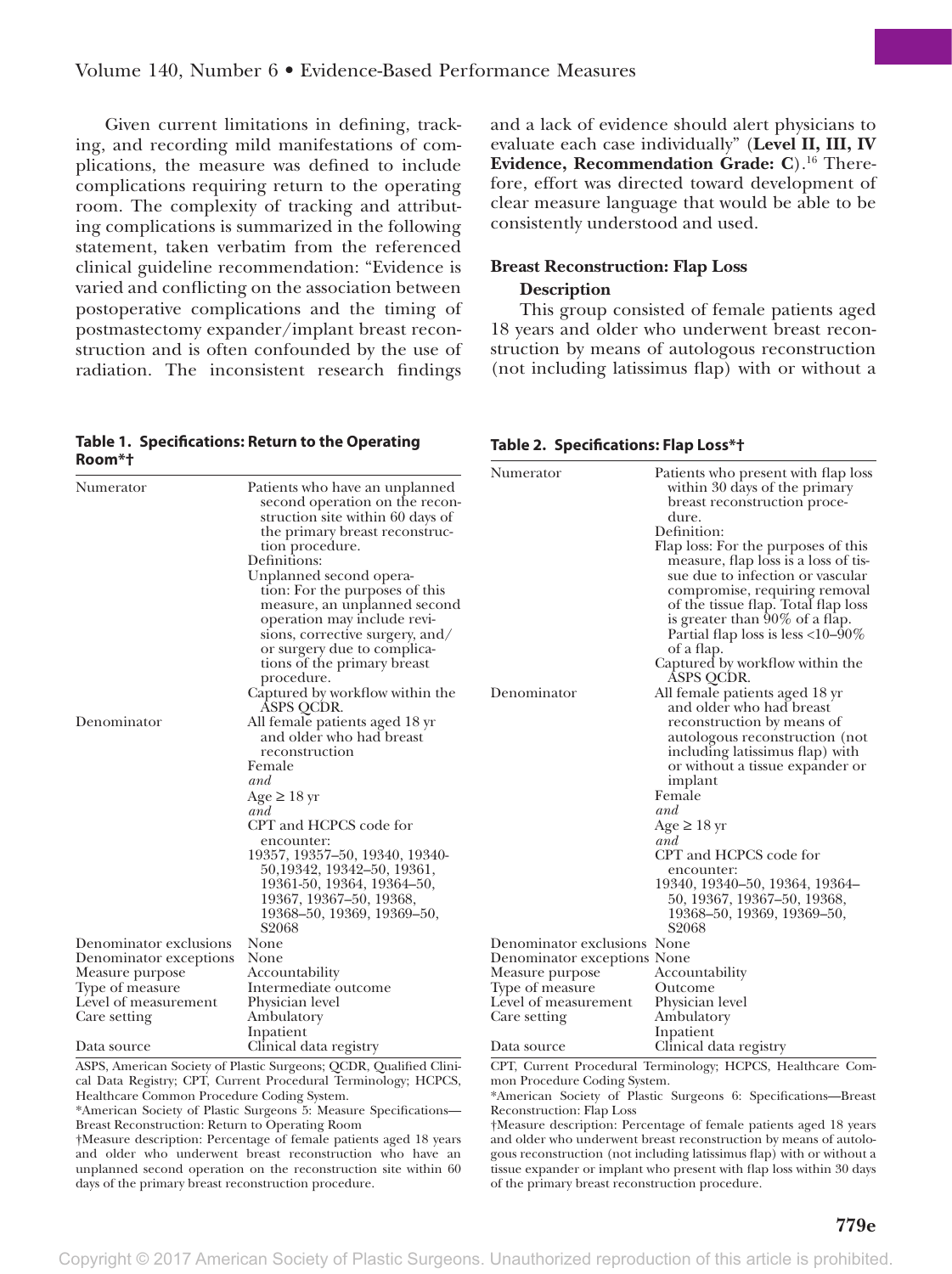tissue expander or implant who present with flap loss within 30 days of the primary breast reconstruction procedure.

## **Exclusions and Exceptions**

There were no exclusions and no exceptions.

## **Supporting Evidence, Rationale, and Opportunities for Improvement**

From 2007 to 2011, the number of new cases of breast cancer was 124.6 per 100,000 women per year (based on cases and deaths). The number of deaths was 22.2 per 100,000 women per year. These rates are age-adjusted. Approximately 12.3 percent of women will be diagnosed with breast cancer at some point during their lifetime, based on 2009 to 2011 data. In 2011, there were an estimated 2,899,726 women living with breast cancer in the United States.19 Increasing numbers of these patients are undergoing breast reconstruction, with 109,256 undergoing a reconstructive procedure in 2016 based on American Society of Plastic Surgeons statistics, with 20,650 of those being autologous reconstructions.<sup>20</sup> Therefore, the population chosen for the measure is sizable.

Flap loss is well-established as a significant complication endpoint. In general, rates are low, but the morbidity associated with this complication is high. A variety of literature explores potential factors that may impact this. Myriad factors have been assessed for impact on flap viability, and a few include unilateral versus bilateral reconstructions,<sup>5</sup> tamoxifen use,<sup>23</sup> operative factors such as blood loss and length of surgery, $24$  and flap characteristics.<sup>25,26</sup> However, much accepted variability in practice exists, as consistent findings with high levels of evidence are rare.

The 30-day time point was chosen based on the generally held belief among Work Group members that nonviable tissue occurring as a result of the flap surgery would fully manifest within 30 days postoperatively. Flap loss has been left to the practitioner to define, as data are lacking regarding clinical significance associated with percentages of nonviable transferred tissue. It is hoped that use of this measure over time will facilitate data collection and analysis that may continue the current literature trends that attempt to improve recommendations that can guide physicians in practice choices that may improve outcomes.

*Michele A. Manahan, M.D.*

Department of Plastic Surgery Johns Hopkins University School of Medicine 601 North Caroline Street, 8th floor Baltimore, Md 21287 [mmanahan@jhmi.edu](mailto:mmanahan@jhmi.edu)

#### **ACKNOWLEDGMENTS**

*The authors acknowledge Meredith Parks for serving on the Work Group as a patient representative. The authors thank the various organizations and individuals who participated in the public comment period. Every comment was reviewed and considered by the Work Group.*

#### **REFERENCES**

- 1. Institute of Medicine. *Crossing the Quality Chasm: A New Health System for the 21st Century*. Washington, DC: National Academy Press; 2001.
- 2. Atisha DM, Rushing CN, Samsa GP, et al. A national snapshot of satisfaction with breast cancer procedures. *Ann Surg Oncol*. 2015;22:361–369.
- 3. Alderman AK, Hawley ST, Morrow M, et al. Receipt of delayed breast reconstruction after mastectomy: Do women revisit the decision? *Ann Surg Oncol*. 2011;18:1748–1756.
- 4. Alderman AK, Bauer J, Fardo D, Abrahamse P, Pusic A. Understanding the effect of breast augmentation on quality of life: Prospective analysis using the BREAST-Q. *Plast Reconstr Surg*. 2014;133:787–795.
- 5. Wade RG, Razzano S, Sassoon EM, Haywood RM, Ali RS, Figus A. Complications in DIEP flap breast reconstruction after mastectomy for breast cancer: A prospective cohort study comparing unilateral versus bilateral reconstructions. *Ann Surg Oncol*. 2017;24:1465–1474.
- 6. Alderman AK, Hawley ST, Janz NK, et al. Racial and ethnic disparities in the use of postmastectomy breast reconstruction: Results from a population-based study. *J Clin Oncol*. 2009;27:5325–5330.
- 7. Nelson JA, Nelson P, Tchou J, Serletti JM, Wu LC. The ethnic divide in breast reconstruction: A review of the current literature and directions for future research. *Cancer Treat Rev*. 2012;38:362–367.
- 8. Berlin NL, Momoh AO, Qi J, et al. Racial and ethnic variations in one-year clinical and patient-reported outcomes following breast reconstruction. *Am J Surg*. 2017;214:312–317.
- 9. Kim SY, Bang SI. Impact of acellular dermal matrix (ADM) use under mastectomy flap necrosis on perioperative outcomes of prosthetic breast reconstruction. *Aesthetic Plast Surg*. 2017;41:275–281.
- 10. Pittman TA, Fan KL, Knapp A, Frantz S, Spear SL. Comparison of different acellular dermal matrices in breast reconstruction: The 50/50 study. *Plast Reconstr Surg*. 2017;139:521–528.
- 11. Showalter BM, Crantford JC, Russell GB, et al. The effect of reusable versus disposable draping material on infection rates in implant-based breast reconstruction: A prospective randomized trial. *Ann Plast Surg*. 2014;72:S165–S169.
- 12. Pirro O, Mestak O, Vindigni V, et al. Comparison of patientreported outcomes after implant versus autologous tissue breast reconstruction using the BREAST-Q. *Plast Reconstr Surg Glob Open* 2017;5:e1217.
- 13. Susarla SM, Ganske I, Helliwell L, Morris D, Eriksson E, Chun YS. Comparison of clinical outcomes and patient satisfaction in immediate single-stage versus two-stage implant-based breast reconstruction. *Plast Reconstr Surg*. 2015;135:1e–8e.
- 14. Colakoglu S, Khansa I, Curtis MS, et al. Impact of complications on patient satisfaction in breast reconstruction. *Plast Reconstr Surg*. 2011;127:1428–1436.
- 15. American Medical Association Physician Consortium for Performance Improvement. Physician Consortium